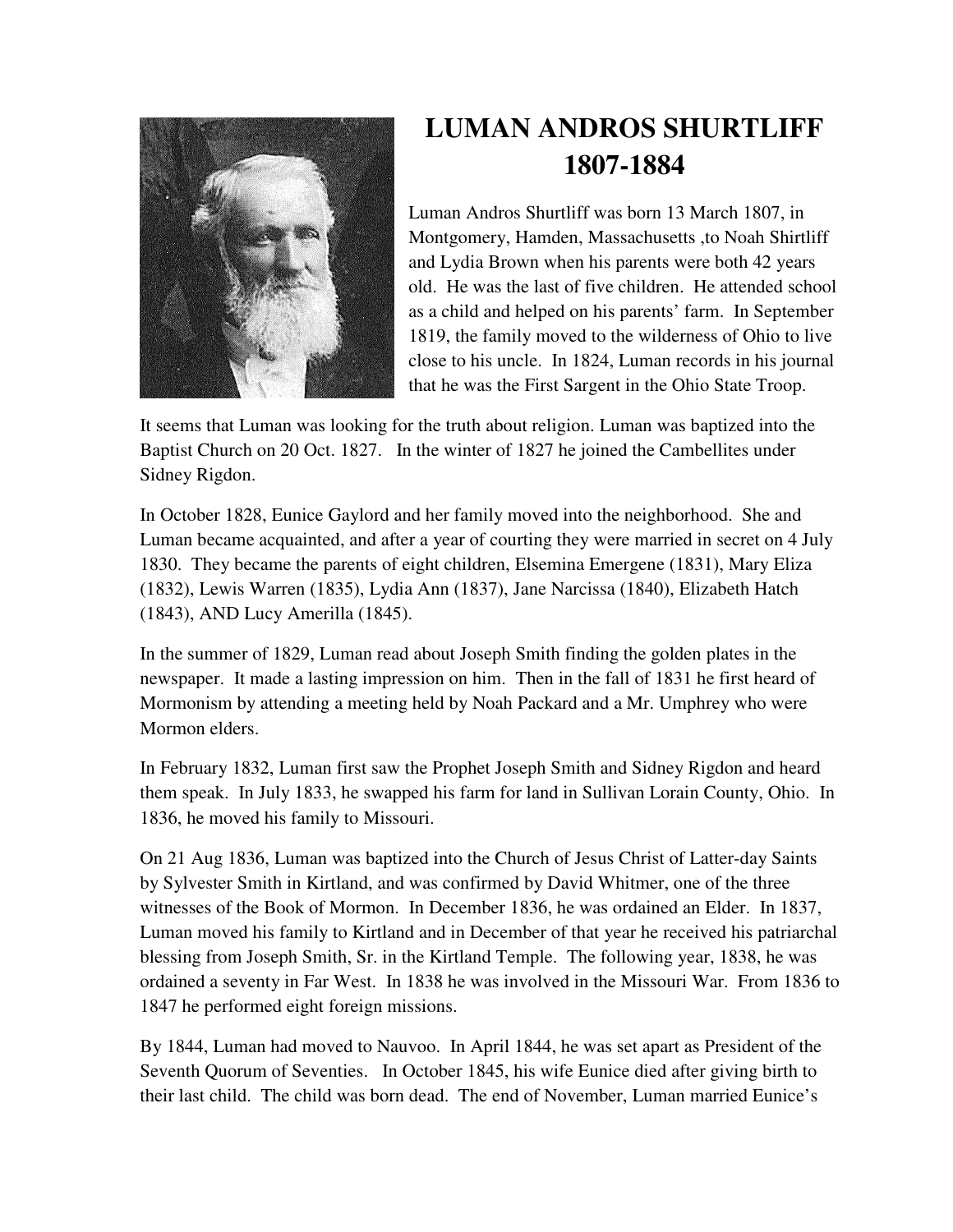sister Altamira. They were the parents of six children, Noah Luman (1846), Ellen Cordelia (1849), Francis Marion (1851), Lucy Ann (1853), Charles Vincent (1856), and Samuel Darwin (1858).

 The next year, in January 1845, Luman and his wife, Altamire, were called to officiate in the first Nauvoo Temple. While in Nauvoo he was Captain of the Rifle Company in the Nauvoo Legion in 1844. In 1846, he commanded the Silver Grays. In April 1847, he became captain of the Second Company of Infantry of the Nauvoo Legion.

Luman was part of the exodus of Saints, and moved to Garden Grove, Iowa, in May 1846. While he was in Garden Grove, Nebraska, he was called to the Garden Grove branch presidency as first counselor. In May of 1848, he was called to preside over the Seventies of five branches: Springville, Massadona, Pleasant Grove, Pleasant Valley and Davis. By then, he had relocated to Springville.

In November 1847, the family moved to Winter Quarters. On 26 January 1848, Luman married Cynthia Noble Bent and her daughter, Melissa Adaline Noble in plural marriage. Luman had promised Cynthia's husband on his death bed that he would marry them. Luman did not have any children with Cynthia. However, Melissa Adaline and he were the parents of eight children, Luman Elisha (1855), Cynthia Melissa (1857), Orson Haskell (1859), Lyman Noble (1862), Angeline Emily (1865), Owen Brown(1866), Emily Desire (1867), and Ransom Ruel (1874).

In April 1849, the Shirtliffs moved to Springville, across the river so that they would be off of Indian lands and on 1 May 1851, Luman and his families left Springville to cross the plains. He was captain of the third fifty, in the John G. Smith Company. He arrived in the Salt Lake Valley on 23 September 1851.

Luman and his family moved to Weber County in November 1851. In January 1852, he was set apart as president of all the Seventies Quorums of Weber and Box Elder Valleys. In August 1853 he was elected to the Utah State Legislature.

In the summer of 1854, Luman married Mary Eliza Adams. They were the parents of eleven children, Louisa Almeda (1856), Julia Adaline (1858), Lovina Adams (1859), Selah Andros (1861), Eunice Jane (1863, Sarah Amanda (1856), Mary Nettie (1867), Rachel(1869), Rebecca (1869), Elisie Emergene (1861), and Lobed(1873).

In 1855 Luman and his families moved to Ogden. He was also appointed Prosecuting Attorney of Weber County that year.

In October 1856, Luman was called on a mission in Weber Stake. Beginning in December 1856, he began going door to door on this home mission. In April 1856, Luman moved to Spanish Fork because of the arrival of Johnston's Army in the state. In September 1857, he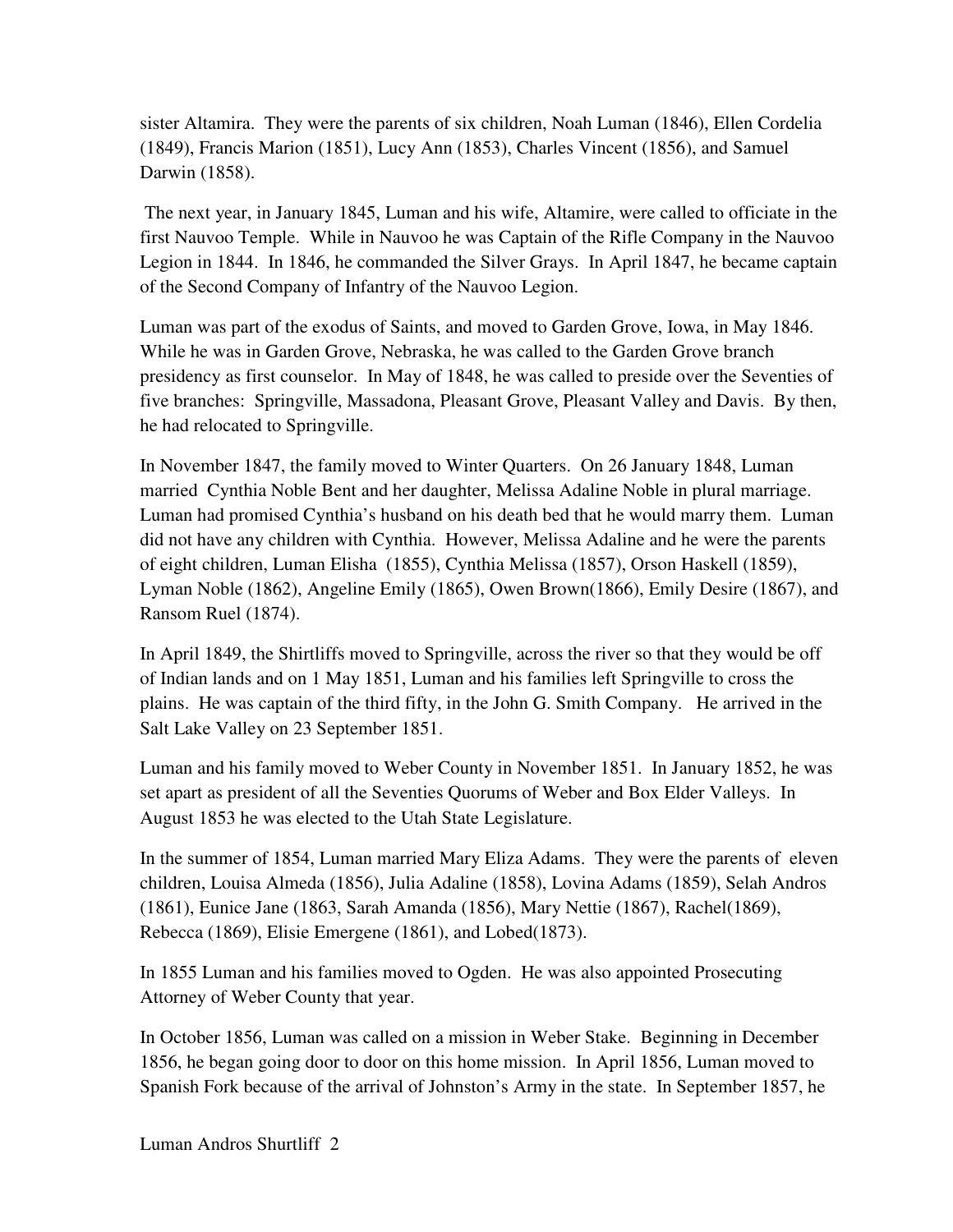became commander of Division I, during the Johnston War. In July 1858, he returned to Harrisville.

Ever involved in missionary work, Luman was called to preside over eight districts in Weber County in November 1863. In 1869 he was called on a mission to preside over 17 districts in Weber County.

In 1870, Luman was elected president of the Cooperative Sheep Herd of Weber County. That year he was also elected vice president of Zion's Mercantile Institution of Harrisville.

On 17 May 1873, Luman was ordained a patriarch in Salt Lake by Orson Pratt who was assisted by Brigham Young, D. H. Wells, John Taylor, Wilford Woodruff, and F. D. Richards. He served as patriarch for 11 years. By May 1874, he had joined the United Order. In 1875, Luman was elected vice president of the Zion's Cooperative Institution Molasses Mill.

From 1858 to his death in 1884, Luman lived in Harrisville. There he farmed, raised his families, and was involved in church service, politics, and business. He died on 25 August 1884, in Harrisville after a year of illness. He was buried in the Ogden City Cemetery.

Luman Andros Shurtliff had four wives who gave him thirty-three children. Ten died while young. Twenty-tree married and raised families, eight of these were sons.

## **SOURCE:**

- Ancestry.com. "Obituary." Undated newspaper article. Accessed 26 Apr 2011. Error! Hyperlink reference not valid.
- Tillotson, Alta S. "Luman Andros Shurtliff 1851." Taken from Diary of a Pioneer. Unpublished manuscript.
- "Luman Andros Shurtleff: His Personal History 1807-1884. A reproduction of his own handwritten records compiled by himself in the 1870's (his sixties). Salt Lake City, Utah: Lithographics, 1980.